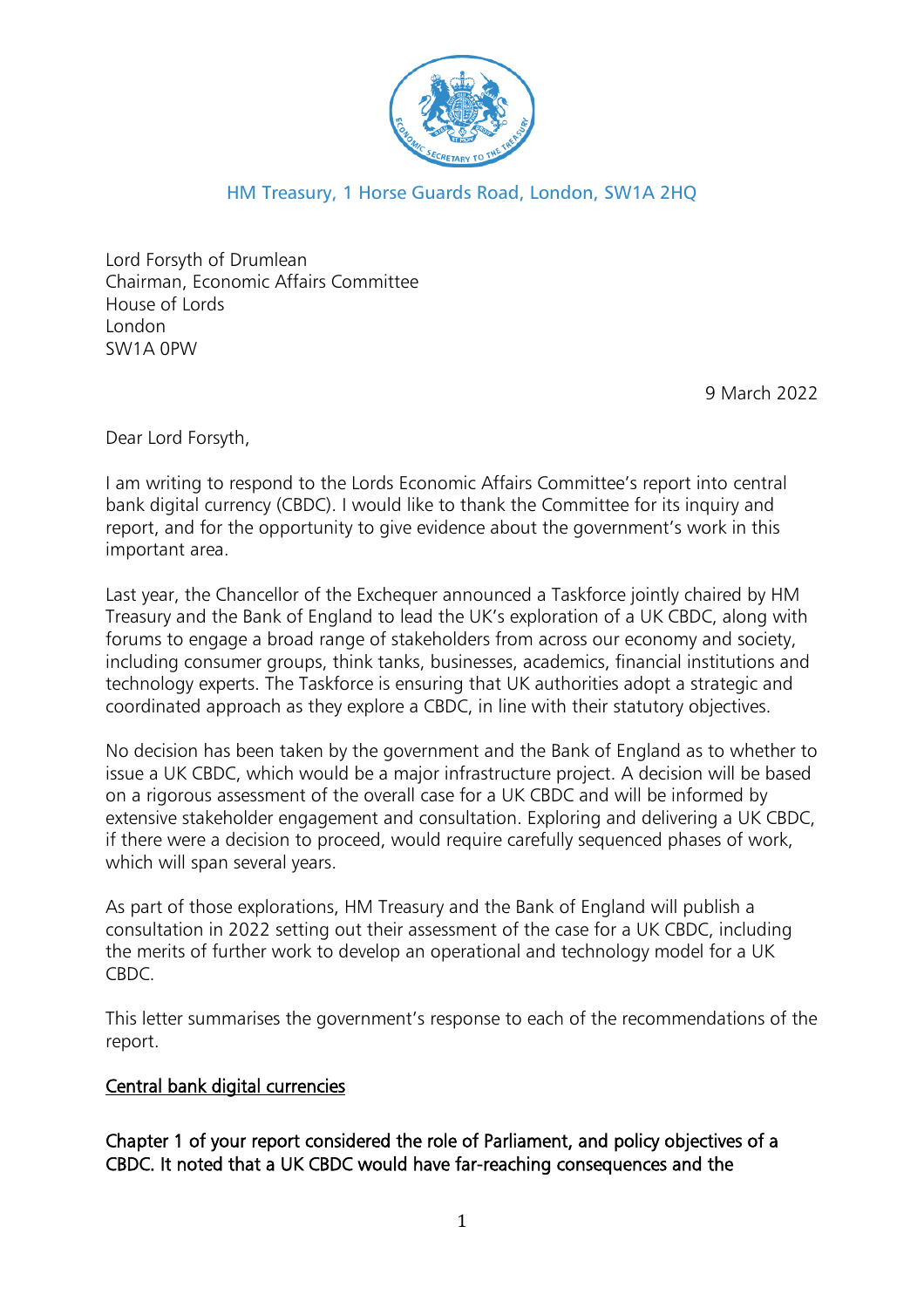# Government and Bank of England should set out how a CBDC will deliver its objectives versus other solutions.

The government agrees that CBDCs pose a broad range of opportunities and risks, which require careful evaluation. The government has established a Taskforce to consider these questions in depth and welcomes the Committee's scrutiny of the Taskforce's work as we work towards a consultation later this year. The government expects to fully engage Parliament – including through any possible legislation – in an open and transparent manner to ensure that there is a full and proper scrutiny of any proposals over the coming years.

An estimated 86% of central banks globally are actively researching domestic CBDCs. Different jurisdictions will have their own unique reasons for issuing or not issuing a CBDC. A core responsibility of the Taskforce in the coming months is to establish and evaluate use cases for a UK CBDC, which may be different to those of other countries. For example, the exploration of a CBDC in some countries is motivated by rapidly declining cash usage, whereas in other countries it is driven by a desire to address challenges in the provision of public money.

While no decision has been taken on issuance in the UK, against the backdrop of accelerating international work, it is important that the UK develops an understanding of the desirability and viability of a domestic CBDC to ensure we are in a position to take an informed decision on how to proceed. This exploratory work has an important role to play in ensuring the UK remains at the forefront of global payments innovation and can shape the international debate.

# Households and businesses

Chapter 2 of your report noted that a CBDC system has the potential to spur innovation and greater competition in payments, in addition to those already taking place. The Committee did not see significant other advantages for consumers in a UK CBDC. The Committee commented on the relationship between a CBDC and cash, as well as CBDC's potential to improve cross-border payments.

# *Domestic payments*

Through the CBDC Taskforce, the government and the Bank of England are working closely with the Financial Conduct Authority (FCA) and the Payments Systems Regulator (PSR) to evaluate the potential benefits of a CBDC for consumers and businesses making and receiving payments, amongst other potential drivers for a CBDC. Furthermore, through the CBDC Engagement Forum and Technology Forum, we are regularly engaging with industry stakeholders, including consumer groups, on the question of how a CBDC might impact domestic payments.

The UK has long been regarded as being a leader in payments. The UK is already home to a diverse, evolving payments landscape, where technology, innovation and reliability combine to drive consumer choice and business confidence, all underpinned by an effective regulatory regime.

It is possible that a CBDC system could have the potential to spur innovation and greater competition in domestic payments. A CBDC could improve the efficiency and cost of domestic transactions, providing a parallel payment method alongside retail payments systems, offering wider choice. However, the extent to which these benefits could be achieved by other means is being evaluated by the Taskforce. For instance, the New Payments Architecture (NPA) offers the opportunity to provide a modernised core clearing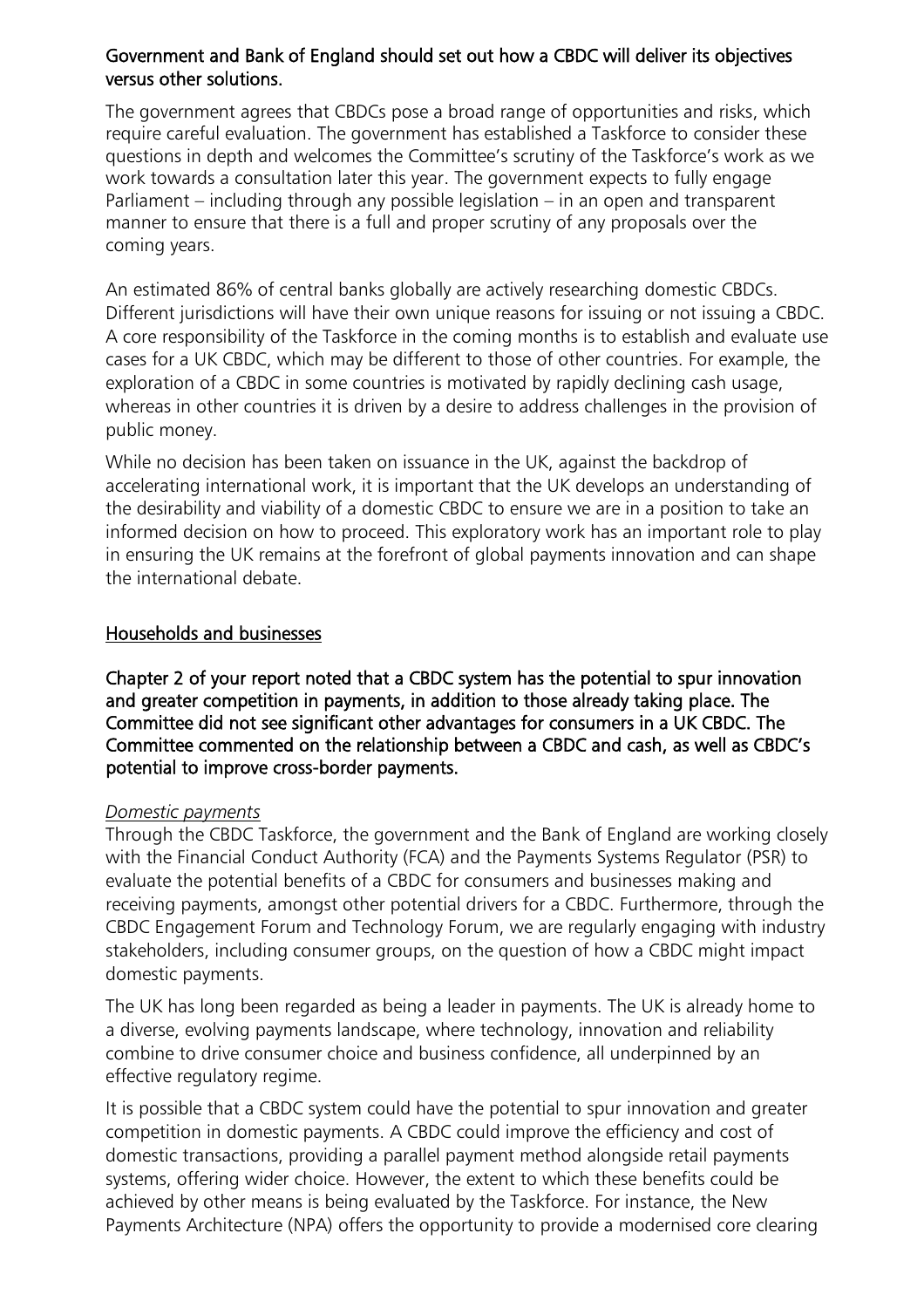and settlement infrastructure in a way that will catalyse innovation in payment services and support global payment system interoperability.

#### *Cross-border payments*

Today, cross-border payments are often slow and expensive. As your report highlights, CBDC could be one of several possible solutions to these inefficiencies, provided that CBDC ecosystems internationally are designed in an interoperable way.

The G7 Public Policy Principles for CBDC, which were published under the UK's G7 Presidency in 2021, highlighted that cross-border functionality will be crucial to the success and uptake of any CBDC.

It noted that jurisdictions considering issuing CBDCs should explore how they might enhance cross-border payments, including through central banks and other organisations working openly and collaboratively to consider the international dimensions of CBDC design. These principles will guide the UK's consideration of cross-border payments relating to CBDC.

The G20 has made enhancing cross-border payments a priority and endorsed a programme to address key challenges, including targets for faster, cheaper, more transparent and inclusive cross-border payments. The G20's cross-border payments roadmap includes a programme of work for the Committee on Payments and Markets Infrastructures (CPMI), the BIS, the IMF and the World Bank to explore collectively whether and how CBDCs could enhance cross-border payments. The government is committed to driving forward the goals of the G20 cross-border payments roadmap domestically, and within international fora.

# *Cash*

As your report notes, whilst the use of cash is declining in the UK, it remains important for the daily lives of millions of people. Analysis by the FCA found that around 5.4 million people relied on cash in their day-to-day lives as of February 2020.

A CBDC would be a new form of money that would exist alongside cash and bank deposits, rather than replacing them. The government is committed to legislating to protect access to cash. The government's proposals seek to support the continued use of cash in people's daily lives, including by enabling local businesses to continue accepting cash through access to deposit facilities.

# *Financial inclusion*

The government wants to ensure that everyone has access to useful and affordable financial products and services whatever their background and income. As your report suggests, we will be carefully considering the role which CBDCs could play in increasing access to digital payments; given the digital nature of CBDC, it will be critical to consider how it can support financial inclusion. The G7 Principles reiterated how important it is for governments to consider financial inclusion elements of a CBDC. The G7 Principles noted that a CBDC should not impede, and where possible should enhance access to payment services for those excluded from or underserved by the existing financial system.

# CBDCs and the monetary system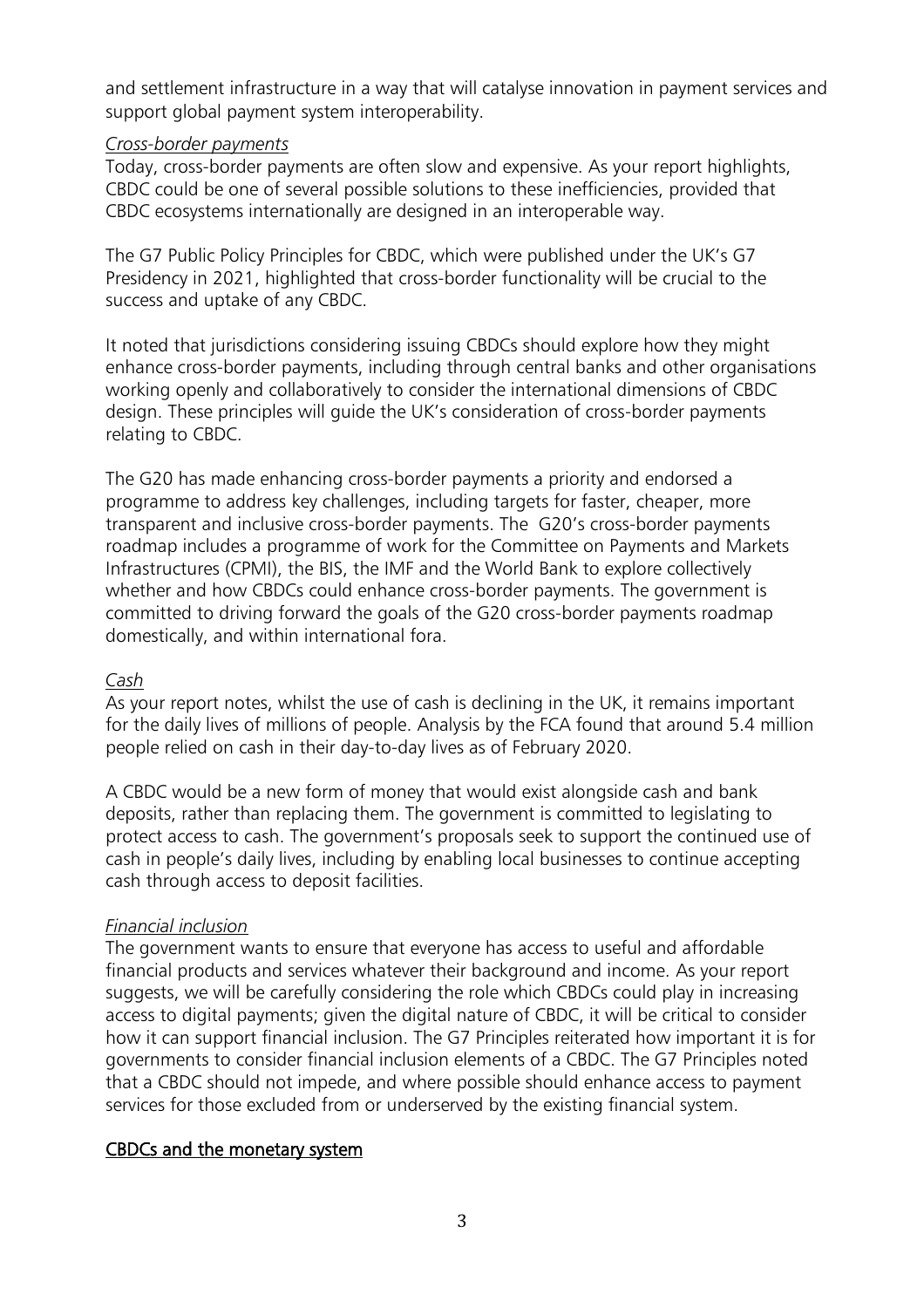Chapter 3 of your report considered how a CBDC would exist in the broader monetary system, including how a CBDC might exist alongside other forms of innovation in money. The report also made recommendations relating to: the relation between CBDC and cryptoassets; CBDC design with regard to monetary policy and financial stability considerations; and privacy and digital ID.

# *Cryptoassets and CBDC*

Your report highlighted the risks posed by new innovations in payments, particularly from stablecoins, and called for the Taskforce to set out the role of regulation.

Certain cryptoassets and stablecoins, offering new ways to transact and invest, are part of a trend of rapid innovation in financial technology; it is likely that any future CBDC will exist alongside cryptoassets and stablecoins, as part of a competitive and innovative payments landscape.

The government established a Cryptoassets Taskforce (convening HM Treasury, the Bank of England, the FCA) to consider the UK's regulatory response to cryptoassets. The government and UK authorities have taken a series of actions to support innovation and mitigate risks:

- The government has set out its intention to legislate later this year to bring certain cryptoassets into financial promotion regulation. The FCA has also publicly consulted on its detailed rules for the regime. This would ensure that relevant cryptoasset promotions are held to the same high standards for fairness, clarity and accuracy that pertain in the financial services industry.
- To further protect consumers, the FCA has banned the sale of cryptoasset derivatives to retail consumers. The government also launched a new anti-money laundering and counter-terrorist financing regime for cryptoassets in 2020.
- The government has also consulted on proposals to ensure certain cryptoassets, known as stablecoins, meet the same standards we expect of other payment methods. It also included a call for evidence on the use of Distributed Ledger Technology (DLT) in financial markets. The government is considering responses and will outline next steps in due course.

# *Monetary policy*

The Bank of England has responsibility for setting monetary policy and will consider how that interacts with CBDC. The government fully endorses the G7 principles, which stated that any CBDC should be designed such that it 'does no harm' to monetary and financial stability.

# *Financial stability considerations*

Alongside cash, a CBDC could help maintain general confidence that people can access public money easily, and at all times. Such confidence is key to financial stability, particularly in periods of economic stress. However, as noted by the Committee, a CBDC could also introduce challenges and risks to the financial system. If significant deposits moved to CBDC, this could have implications for commercial banks' funding models. In turn, this could affect the amount and cost of credit provided by banks to the wider economy.

In considering the case for a CBDC, the Taskforce is assessing potential risks, including to financial stability, and considering how they could be managed.

# *Privacy and digital ID*

As your report noted, protecting users and their privacy is a crucial part of any CBDC.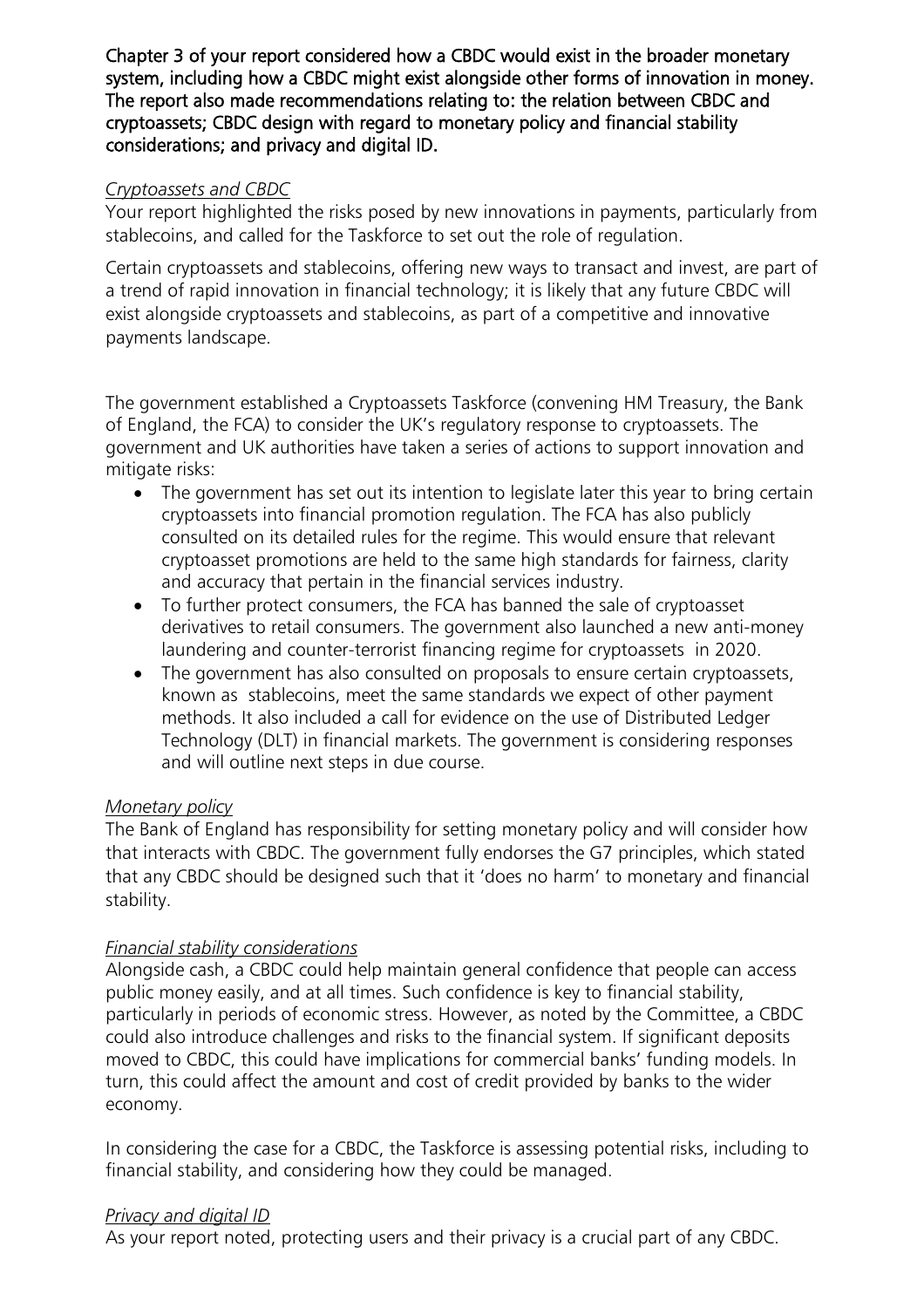HM Treasury is engaging widely with stakeholders, including with the Information Commissioner's Office (ICO), to ensure that protecting the privacy of UK consumers is a central factor both in the decision on whether to implement a CBDC, and any design choices about a CBDC if introduced. Furthermore, the G7 principles outlined the UK's commitment to upholding standards of privacy in any potential CBDC ecosystem. The G7 principles state that "rigorous standards of privacy, accountability for the protection of users' data, and transparency on how information will be secured and used are essential for any CBDC to command trust and confidence. The rule of law in each jurisdiction establishes and underpins such considerations." This principle will underpin the UK's approach to CBDC privacy concerns going forward.

The government, led by the Department for Digital, Media, Culture and Sport (DCMS), is committed to realising the benefits of digital identity, without creating ID cards. In 2021, DCMS published a draft of the UK digital identity and attributes trust framework. It sets out what rules and standards are needed to protect people's sensitive identity data when used digitally. The government has recently closed a consultation on the legislation and governance that will be required to enable the use of digital identity across the UK economy, for a wide range of use cases including CBDC, and we expect a response to be issued shortly. The CBDC Taskforce is considering the role of digital identity in any CBDC.

# International implications

Chapter 4 of the Committee's report considered the international dimensions of CBDC development, including the challenge of making global CBDC projects interoperable, and how this work could be expedited. The committee requested that the Office of Financial Sanctions Implementation assess the impact of other countries' CBDCs on UK sanctions, and took stock of security and resilience risks to CBDC. The report recommended further collaboration on CBDC, work on international CBDC standards, and further work to consider the case for a UK wholesale CBDC.

#### *Sanctions and security*

To come within the Office of Financial Sanctions Implementation's enforcement of sanctions, a transaction must have a connection to the UK (a UK nexus). A UK nexus might be created by such things as a UK person or company working overseas, transactions using clearing services in the UK, actions by a local subsidiary of a UK company (depending on the governance), action taking place overseas but directed from within the UK, or financial products or insurance bought on UK markets but held or used overseas. While these examples are not exhaustive or definitive, the use of Sterling in any transaction does not of itself constitute a UK nexus. The use of a CBDC to evade sanctions would be enforceable if it had a UK nexus.

The Foreign, Commonwealth and Development Office (FCDO) is responsible for the majority of sanctions designations under the Sanctions and Anti Money Laundering Act (2018). HM Treasury and FCDO work closely to ensure that ahead of any individual or entity being targeted with financial sanctions, considerations such as national security, regime effectiveness and impacts are taken into account.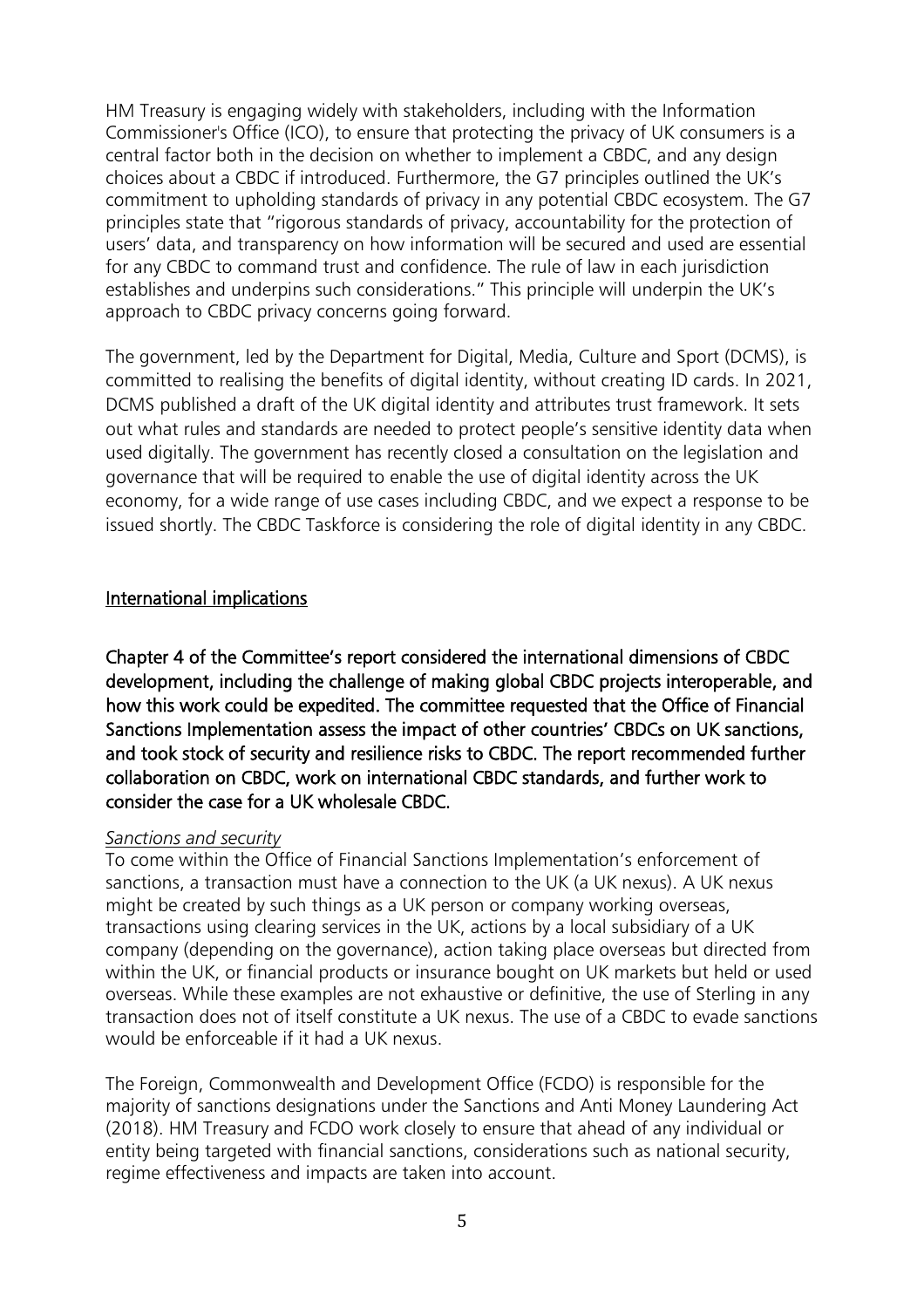The government agrees with the Committee's view that any CBDC would need to be designed so that it is adaptable and able to be updated rapidly in response to technological change and emerging security threats. All entities in any CBDC ecosystem (both at central bank and private sector level) will have operational resilience, data security, and cybersecurity at their heart.

# *International co-operation*

The government is already undertaking considerable international co-operation in relation to CBDCs. We are nonetheless committed to deepening this co-operation as global CBDC development progresses, in line with the report's recommendation.

The cornerstone of our international co-ordination is the G7 Principles. These reflect G7 shared values in design aspects including governance, privacy, security and interoperability. The G7 is also collectively calling on the world's international financial institutions and standard-setting bodies to continue to analyse the potential cross-border use of CBDCs. We want to see collaborative work between national authorities and international organisations to make sure that countries are able to effectively – and responsibly – safeguard themselves against spillovers from foreign CBDC.

The UK is progressing our international co-operation through other organisations too. The Bank of England and six other international central banks are collaborating with the BIS Innovation Hub to take forward work on CBDC policy options and practical implementation issues. Through our UK membership of the G20, we are shaping work on a global cross-border payments roadmap and the role that CBDCs play within that.

The government recognises that CBDCs issued by other governments present opportunities and risks for the UK. The government will ensure our continued ability to maintain the stability and the integrity of the UK's monetary system. The UK is engaging with international partners on responsible CBDC policy choices, specifically that global CBDCs should avoid risks of harm to the international monetary and financial system, including the monetary sovereignty and financial stability of other countries. Every G7 member has agreed to that principle.

# *Wholesale CBDC*

As your report noted, retail CBDC has been the focus of the government's work so far, including of the two Bank of England discussion papers on this topic, and it will be the focus of HM Treasury and the Bank of England's consultation later this year.

With regard to wholesale CBDC, banks already have access to electronic central bank money, in the form of reserves. This has long been available, and the Bank of England has recently broadened the scope of institutions that can make use of reserves.

However, the UK is open to exploring innovative ways in which wholesale firms can use central bank money. HM Treasury and the Bank of England are working together to continue exploring the case for new and improved ways of facilitating wholesale settlement. There are currently a number of ongoing initiatives that are considered likely to provide improved outcomes, though the effectiveness of these measures at delivering relevant benefits will be continually assessed.

In particular, the Bank of England is already renewing its wholesale payments system – the Real Time Gross Settlement system, or RTGS, which was first introduced in 1996. This will improve the efficiency and resilience of domestic wholesale payments being made, as well as offering increased interoperability. Further, the Bank of England earlier this year introduced a new 'omnibus' account model to enable private sector innovation in